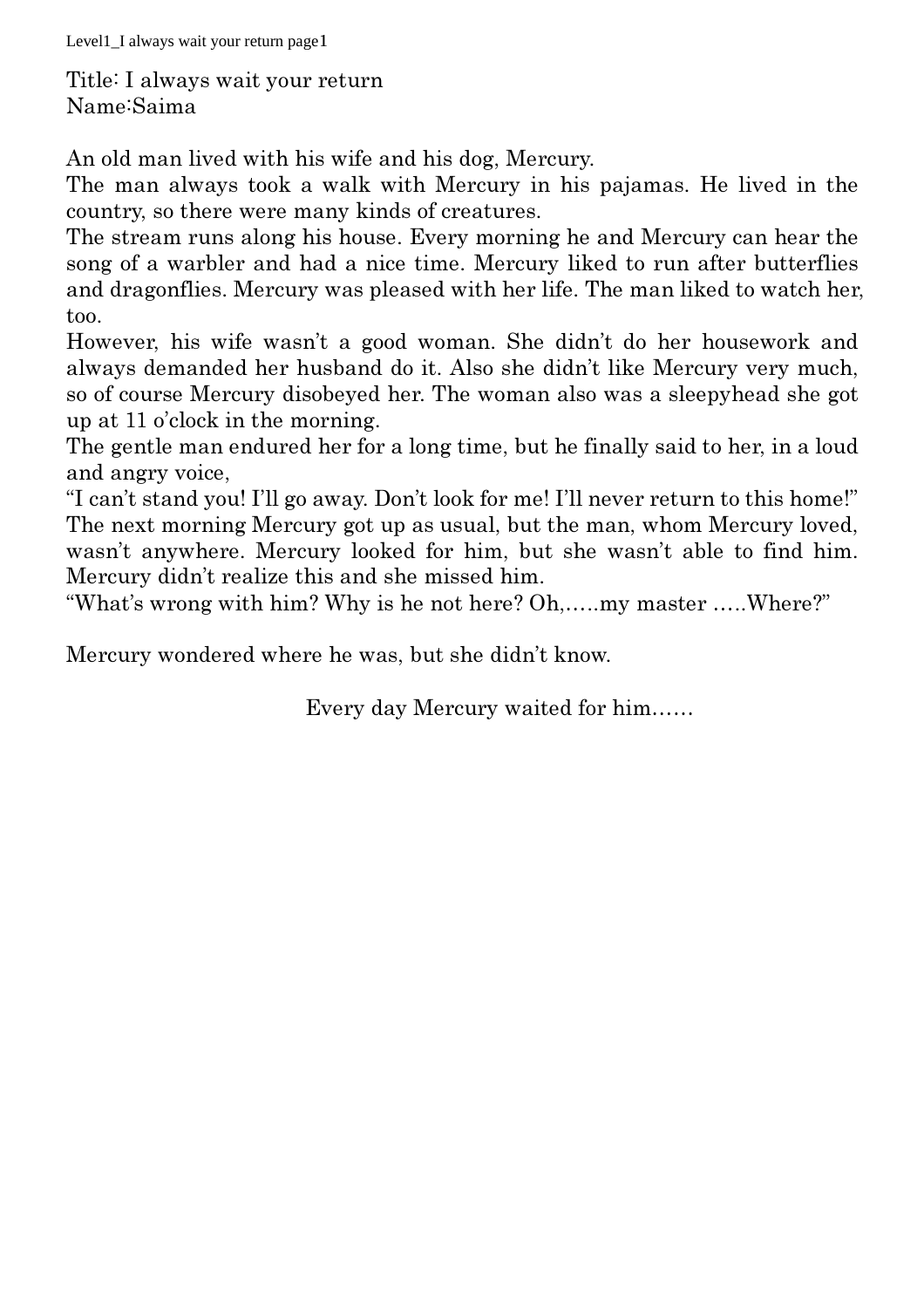Level1\_My Terrible Future page1

Title: My Terrible Future Name: トカちゃん

I am Alex. Today, I and my wife named Marcia rode a special car. It's a "Time Machine!"

"Let's go to the past or future!" Marcia yelled happily . "H…hey ,you don't know where we will go?" I was afraid, so I tried to get down the car, but the view was rushing already.

After a few minutes, we arrived somewhere. The air was clear and silent. It was night . "Where are we?" I asked her. But Marcia didn't answer, just looked at the house.

"Hey, Alex. The old woman is ME, isn't she?" She pointed the old woman and the boy behind her. "Then, probably the young boy is our son, Ryan…wait!Where am I!?"

"I don't know. Oh, shhh…we are talking!" We squatted down in the bushes and held our breath. "Hey, Ryan, did you buy our memory flower?" Future Marcia said to Ryan softly.

"Of course, Mom." Ryan put on a bouquet of white roses on future Marcia's bed. Suddenly, I realized with fear. "Memory… white roses…I…I have died!!"

"What!? What are you saying ?" Marcia looked back at me with surprise. "…In brief, I will pass away before you die." I told terrible future to my only wife.

After, that, we went to a hotel to sleep. I sat beside her on the bed. "Alex…I'll miss you…but don't worry! I'll do everything what I want to do freely!" "…Good night." I went back to my bedroom.

I don't want to let her alone…but it's destiny. She is easygoing now, but…I thought until the sky turned bright. The next day, I went to the hospital.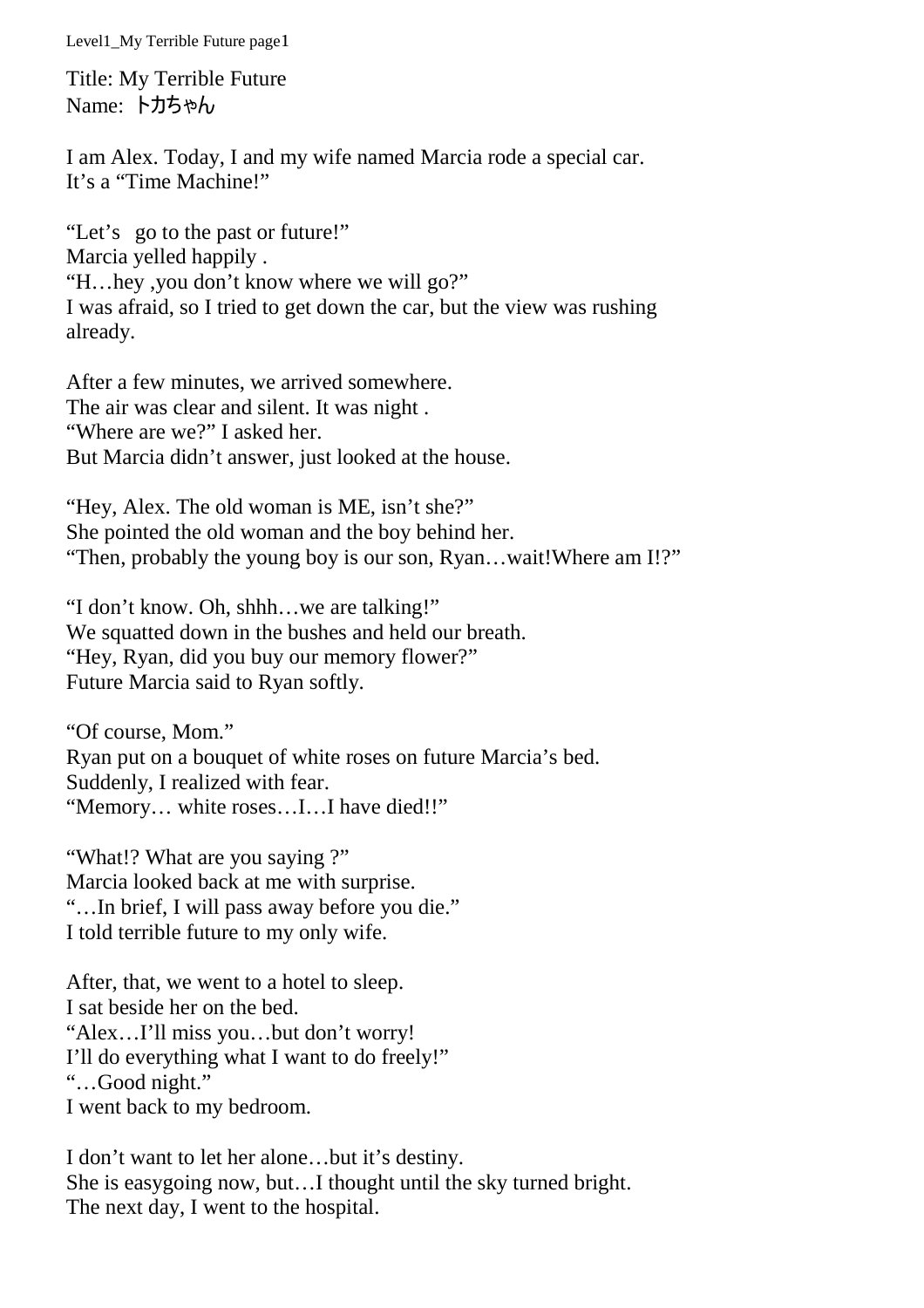Level1\_My Terrible Future page2

The doctor had bald head. He said happily,"Oh, your name is Alex? What a coincidence! My name is Alex. And today my family will buy white roses. Today is my wedding anniversary!" I…it's me!? Will I have bald head and get fat!? Phew…what a terrible future!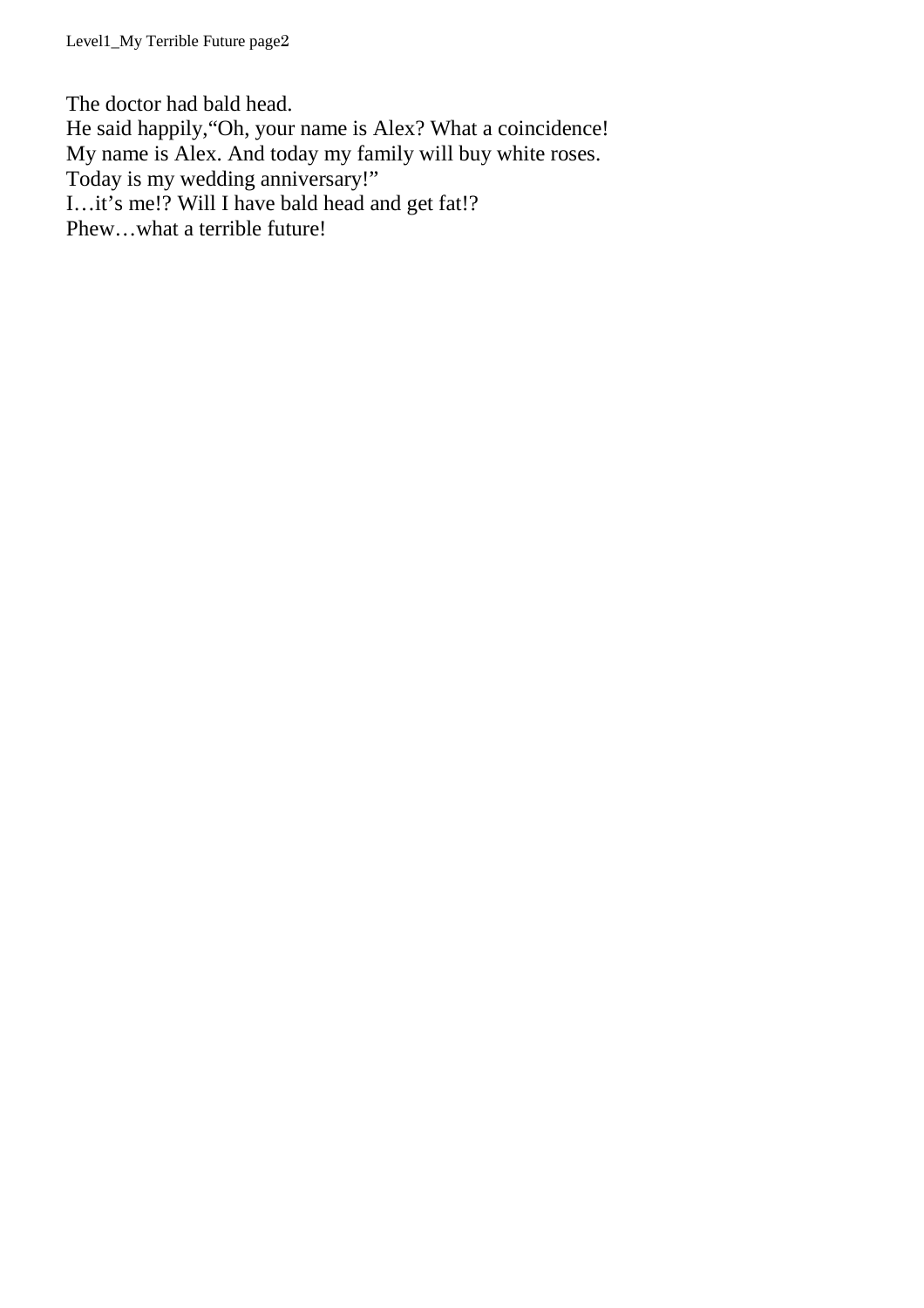Level1\_WATER page1

Title: WATER Name: Saya

Toney wasn't asleep. "Why ? Why am I not sleeping?" He was feeling scared. Something touch him. He sweated from every pore. He got up to go to the toilet. When he went to toilet, he was surprised. There was blood on the floor. He couldn't believe his eyes. He thought "I must be very tired." So, he wanted to have a shower and he went to the bathroom. When he was taking a shower, he was surprised again. "Oh, Water is blood !" he cried. "Why, Why…?" he asked himself. He was feeling scared, so he could not go to sleep. In the morning, When he was eating breakfast, he asked his father. "Last night , I couldn't sleep so I went to the toilet. And there was blood on the floor, and the water of the shower was blood, too." His father said "You must have been tired." At night, he went in to his room and he sat down. He was tired and bored. Then he saw someone behind the door. He went toward the door. There was no one there. He was feeling scared again. In a few minutes, he was thinking to go to bet for he was very very tired. Then, someone gave a pat on his shoulder. He was very surprised. "Who are you!" he shouted. He saw a man and he ran after him. He went to his father's bedroom. His father was very very quiet. He felt anxious so he tried to wake his father up. But his father didn't wake up. "Dad, Dad!" he called, but his father didn't answer. He was dead. "What's happening?" He went outside and he walked around the house. Finally, he found some footprints. He followed them. And he arrived at a water tank. He looked inside. "Ah $\sim$ ....!" He cried out. Next morning, Nobody was in the house. Trees and graves made into a sound. One day, a family moved in to this house and they disappeared in a few days. 17 years later, Danny and his father moved in to this house. He had a good time. One evening, he had dinner. It was very good, but a little salty. So he drank tap water.

He didn't notice that four hair were floating on the surface……..